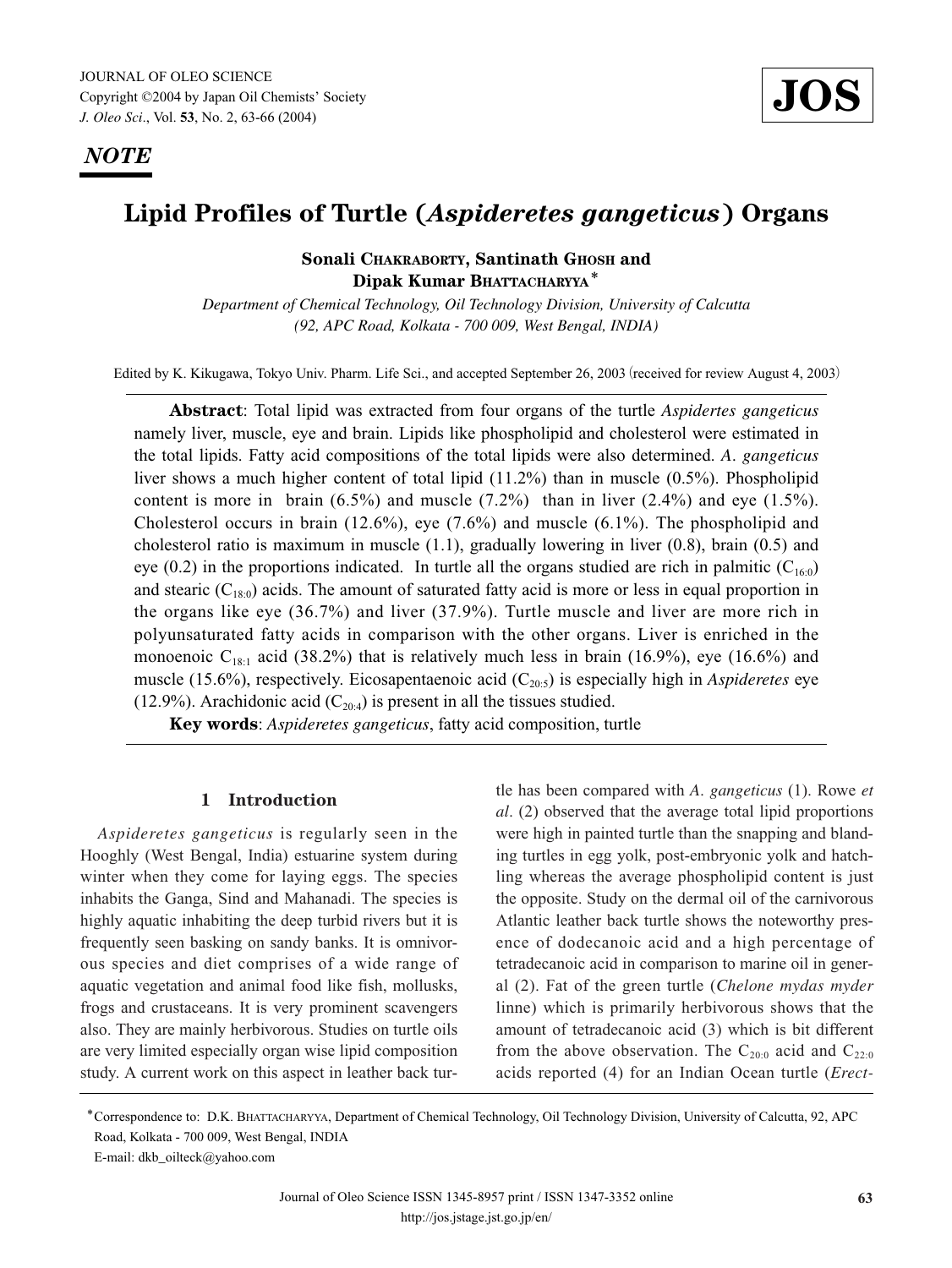*mochelys imbricata* Agassiz) are also comparable although this omnivorous type contain only traces of dodecanoic acid in the fat. The present investigation of the fatty acid composition of *Aspideretes gangeticus* is part of a continuing study of lipids of marine and estuarine animals, their ecological aspects and commercial potentiality.

#### **2 Experimental**

### **2**・**1 Collection of Turtles**

The turtles *Aspideretes gangeticus* were collected from Hooghly estuarine region of Bay of Bengal during February, 1995 and were studied for lipid composition.

### **2**・**2 Extraction of Lipid**

The animals weighing approximately 4.5-5.2 kg had a carapace length 0.4-0.45 m and breadth 0.28-0.33 m. From each turtle a bit of liver, eyes, brain and  $1 \text{ cm}^2$  of muscle beneath the carapace were taken and stored at -20℃. The lipids were extracted from each organ accordingly to the process of Bligh and Dyer (5). The isolated lipids were stored under nitrogen atmosphere and stored at -20℃ for further analysis.

## **2**・**3 Determination of Phospholipid and Cholesterol**

Phospholipid content was estimated by measuring phosphorous in the lipid using the standard method of A.O.C.S. (6). Cholesterol was estimated according to the standard method of Zlatkis *et al*. (7).

### **2**・**4 Fatty Acid Analysis by Gas Liquid Chromatography**

The total fatty acid composition of the lipid was determined by Gas-liquid chromatography (GLC) after derivatization into methyl esters (8). The HP-5890A GLC (Hewlett Packard, Palo Alto, CA) was connected with a glass column (183 cm  $\times$  0.31 cm i.d.) packed with 10% diethylene glycol succinate (DEGS) supported on Chromosorb-WHP (100/200 mesh) of HP make. The oven, injector and detector block temperatures were maintained at 190, 230, and 240℃, respectively. IOLAR-2 nitrogen (BOC India Ltd, Kolkata, India) was used as the carrier gas (flow rate 45 ml per min). The fatty acid esters peaks were identified and calibrated with standard methyl esters supplied by Sigma Chemical Co. (ST. Louis, MO).

### **2**・**5 Statitical Analysis**

The results are given as the mean  $\pm$  standard deviation.

#### **3 Results and Discussion**

## **3**・**1 Total Lipid and Structural Lipids of Turtle Organs**

Turtle liver shows high content of total lipid than muscle. Muscle lipid content is less because turtle is a very slow moving animal and so its energy requirement is less having a low fuel need in muscle. Similar results are also found in leather back turtle (*Dermpchelya coriacea*) where representative samples of liver and pectoral muscle show 43% and 4.9% of total lipid respectively (1). A comparatively high percentage of liver lipid shows an important energy storage function of this organ.

**Table 1** shows that phospholipid content in *Aspideretes gangeticus* is both high in brain and muscle rather than in liver and eye. The ratio of phospholipid and cholesterol is maximum in muscle (1.1), gradually lowering in liver  $(0.8)$ , brain  $(0.5)$  and eye  $(0.2)$ . Cholesterol is high in brain and eye, followed by next in muscle. Cholesterol content is remarkably low in turtle muscle. The extremely low phospholipid content in eye (1.5%) in comparison with the other organs indicated that turtle has a weak eye sight. However comparative analysis of organs inhabiting different regimes is presently restricted by the limited data available for non mammalian species.

## **3**・**2 Fatty Acid Composition of the Total Lipid of Turtle Organs**

Turtle (*Aspideretes gangeticus*) organs like muscle, liver, eye and brain are all rich in palmitic  $(C_{16:0})$  acid and stearic  $(C_{18:0})$  acid (**Table 2**). The total amounts of saturated fatty acids are more or less equal in the two organs namely eye and liver. The richest source of very long chain saturated fatty acids in most higher animals is the brain and particularly myelin (9). The total saturated fatty acids of brain is maximum in *A*. *gangeticus*. The monoenoic fatty acids in brain are *cis* configuratic and contain predominantly two isomeric forms n-7 and n-9 homologous. The relative proportions of the two monoenoic homologous vary quite significantly with carbon chain length. Palmitic acid and stearic acid of turtle *A*. *gangeticus* of muscle is quite similar to that of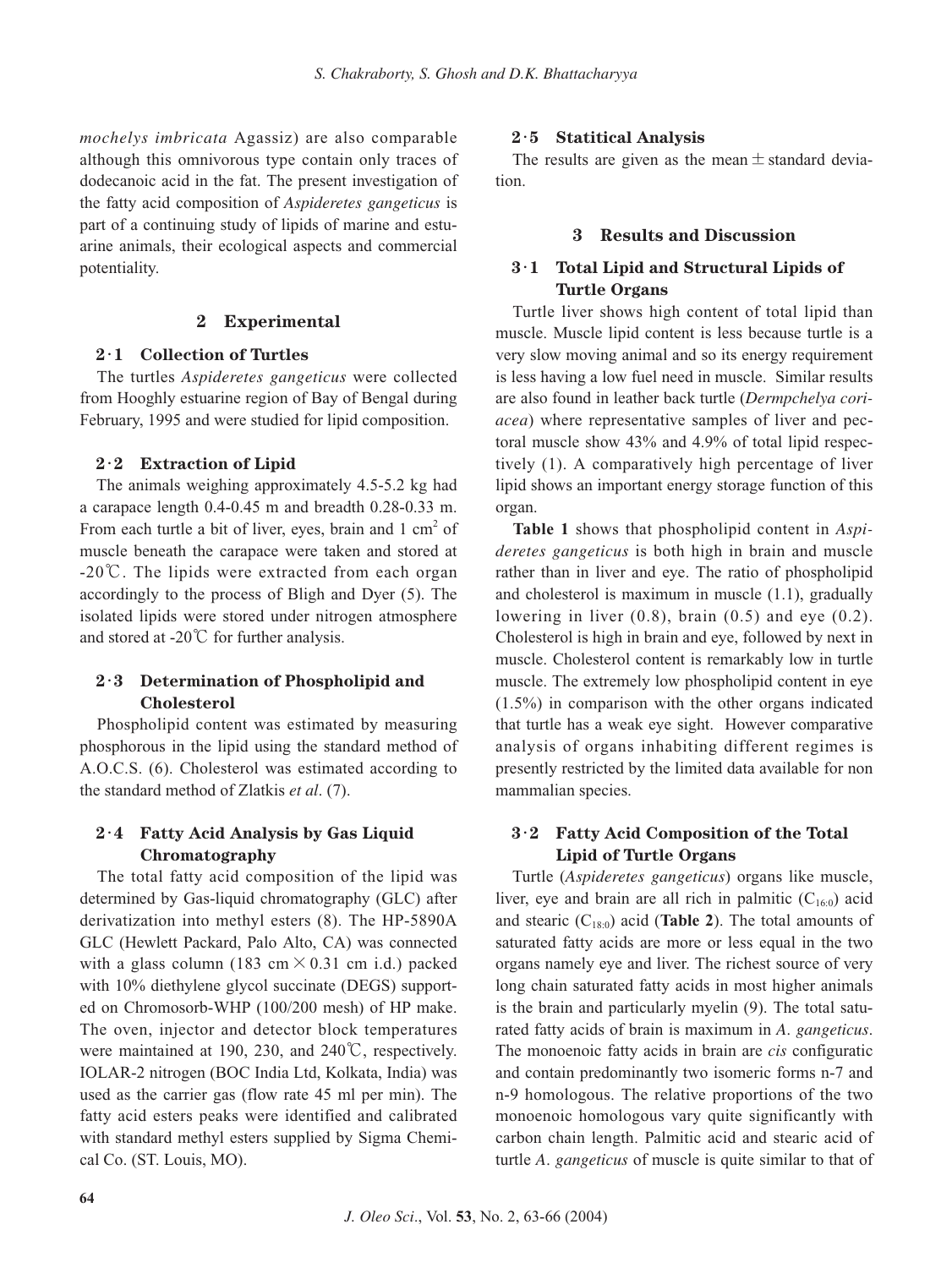|                          | Organs        |                               |                |                |  |
|--------------------------|---------------|-------------------------------|----------------|----------------|--|
|                          | Muscle        | Liver                         | <b>Brain</b>   | Eye            |  |
| <b>Total Lipid</b>       |               | $0.5 \pm 0.02$ 11.3 $\pm$ 0.2 | $4.9 \pm 0.04$ | $1.9 \pm 0.04$ |  |
| Phospholipid             | $7.2 + 0.9$   | $2.4 \pm 0.3$                 | $6.5 \pm 0.1$  | $1.5 \pm 0.06$ |  |
| <b>Total Cholesterol</b> | $6.1 \pm 0.4$ | $2.8 \pm 0.09$                | $12.6 \pm 0.5$ | $7.6 \pm 0.1$  |  |

Table 1 Total Lipid and Structural Lipid Composition (%w/w) of Various Organs of Turtle (*Aspideretes gangeticus*).

Values are Mean  $\pm$  S.D., n=5

Table 2 Fatty Acid Composition (%w/w) of the Total Lipid of the Turtle (*Aspideretes gangeticus*) organs.

|                          | Name of Organs  |                          |                 |                    |  |
|--------------------------|-----------------|--------------------------|-----------------|--------------------|--|
| Fatty Acids<br>$(\%w/w)$ | Muscle          | <b>Brain</b>             | Eye             | Digestive<br>Track |  |
| Saturated                |                 |                          |                 |                    |  |
| 14:0                     | $4.6 \pm 0.7$   | $4.0 \pm 3.5$            | $1.3 \pm 0.3$   | $2.5 \pm 0.8$      |  |
| 16:0                     | $20.5 \pm 0.8$  | $35.2 \pm 13.7$          | $26.0 \pm 7.1$  | $29.5 \pm 1.3$     |  |
| 18:0                     | $9.2 \pm 0.4$   | $25.2 \pm 5.6$           | $8.2 \pm 2.7$   | $6.5 \pm 0.6$      |  |
| 20:0                     |                 | $0.2 \pm 0.0$            | $1.6 \pm 0.7$   |                    |  |
| 24:0                     | $9.5 \pm 12.1$  | $2.9 \pm 0.1$            |                 |                    |  |
| Total                    | $43.8 \pm 10.2$ | $48.2 \pm 15.6$          | $36.7 \pm 3.5$  | $37.9 \pm 2.7$     |  |
| Monoenoic                |                 |                          |                 |                    |  |
| 14:1                     | $0.8 \pm 0.4$   | $2.1 \pm 0.3$            | $0.9 \pm 1.2$   | $0.5 \pm 0.2$      |  |
| 16:1                     | $6.2 \pm 0.4$   | $10.9 \pm 0.2$           | $7.8 \pm 2.6$   | $9.6 \pm 3.7$      |  |
| 18:1                     | $15.6 \pm 4.8$  | $16.9 \pm 0.1$           | $16.6 \pm 7.8$  | $38.2 \pm 1.5$     |  |
| 24:1                     | $3.5 \pm 0.3$   |                          |                 |                    |  |
| Total                    | $26.1 \pm 5.2$  | $30.1 \pm 0.2$           | $25.5 \pm 11.6$ | $48.3 \pm 5.1$     |  |
| Polyenoics               |                 |                          |                 |                    |  |
| 18:2                     | $5.6 + 5.8$     | $\overline{\phantom{0}}$ | $5.9 \pm 0.2$   | $1.1 \pm 0.1$      |  |
| 18:3                     | $1.8 \pm 1.4$   |                          |                 | $1.1 \pm 0.2$      |  |
| 18:4                     | $0.8 + 0.7$     |                          | $3.4 \pm 2.9$   |                    |  |
| 20:2                     | $0.6 \pm 0.1$   |                          |                 |                    |  |
| 20:3                     | $9.2 \pm 1.1$   | $3.3 \pm 5.3$            |                 | $1.9 \pm 0.5$      |  |
| 20:4                     | $2.9 \pm 0.7$   | $4.2 \pm 1.1$            | $5.2 \pm 3.6$   | $1.2 \pm 0.3$      |  |
| 20:5                     | $2.5 \pm 0.3$   | $1.0 \pm 0.3$            | $12.9 \pm 4.6$  | $1.6 \pm 0.2$      |  |
| 22:3                     |                 |                          |                 | $0.6 + 7.0$        |  |
| 22:4                     |                 | $8.7 \pm 6.5$            | $4.5 \pm 0.3$   | $3.5 \pm 2.7$      |  |
| 22:5                     | $1.1 \pm 0.2$   | $2.5 \pm 2.9$            |                 | $0.7 + 0.3$        |  |
| 22:6                     | $1.6 \pm 1.1$   | $1.2 \pm 0.0$            |                 | $0.2 \pm 0.1$      |  |
| 24:2                     | $1.3 \pm 0.2$   | $0.8 + 0.0$              |                 |                    |  |
| Others                   | $3.2 \pm 1.7$   | $0.1 \pm 0.7$            | $5.8 \pm 4.9$   | $1.5 \pm 1.7$      |  |
| Total                    | $30.1 \pm 5.1$  | $21.8 \pm 3.2$           | $37.8 \pm 14.6$ | $13.6 \pm 2.3$     |  |

Values are Mean  $\pm$  S.D., n=5